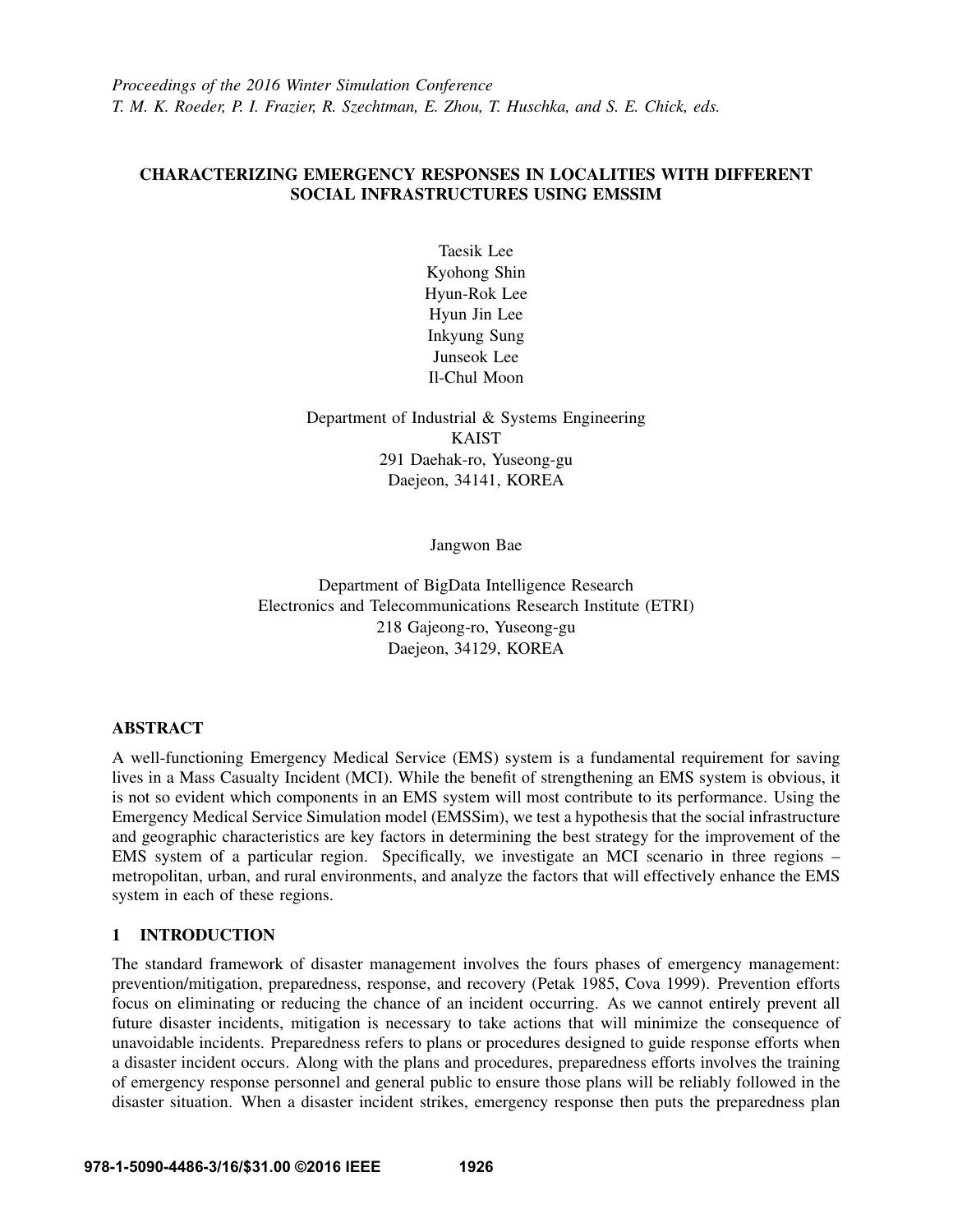into action. These actions are taken within the time frame of minutes and hours from the moment of a disaster incident. Recovery is the effort to help the affected community return to its normal situation.

Minimizing the loss of lives from a disaster incident is the first and foremost goal in all phases of disaster response, but it is particularly relevant to the response phase. The effectiveness of emergency response hinges upon timely and correct decision making and flawless execution, which in turn depends on the level of preparedness. To achieve a high level of preparedness, there are two fundamental questions that we must be able to answer. First, given that the real world environment always poses resource constraints, we need to know the ranges of threats that we should prepare for and how much preparation will be enough. Second, we need to ensure that we are capable of responding as planned under a strenuous disaster environment.

Modeling and simulation offers an effective means to address both of those questions (Dynes and Tierney 1994, Levi et al. 1998, Takeuchi, Kakumoto, and Goto 2003, Encinas et al. 2007, Liu et al. 2008, Bae et al. 2014). To answer the first question, we need an accurate risk assessment capability. Simulation allows for a virtual space to test out a wide range of disaster scenarios and conduct experiments to assess the risks associated with them. The second question requires effective education and training. As some emergency response organizations put it, we need to "train to respond, and respond as trained." Simulation has been widely recognized as an effective and economical platform to offer training and educational experiences for emergency response personnel and the general public.

We focus on the emergency medical service aspect of disaster response. An EMS system is responsible for managing medical resources to provide necessary medical interventions quickly and effectively to casualties from a disaster incident. An EMS system can be largely divided into a prehospital phase and a hospital phase. In the prehospital phase, the focus is to quickly get to the disaster site to provide first-aid and to transport patients to nearby Emergency Departments (EDs) as soon as possible. In the hospital phase, the main role of EDs is to resuscitate, stabilize and care for the patients to prepare them to receive surgery or other types of definitive care. Effective response from an EMS system is a critical requirement for saving lives of victims from a disaster.

This paper presents a case study that compares the EMS system's response capabilities of different locales by using the EMSSim. EMSSim is an abbreviation for Emergency Medical Service Simulator, and it was developed by authors to represent detailed EMS system operations (Moon et al. 2015). EMSSim will be briefly reviewed in section 2. Using EMSSim, we modeled three locales of varying degrees of urbanization in Korea. The three regions have different characteristics in terms of their social infrastructures and geographic locations, which presumably affect the requirements and performance of the EMS system.

The remainder of this paper is organized as follows: in section 2, a brief review of the key features of EMSSim is presented. Then in section 3 we describe the experimental settings for the three regions. Results are analyzed in section 4 to compare distinctive characteristics of EMS responses in each of the three regions. Finally, a summary of the work and its conclusion is provided in section 5.

## 2 EMSSIM

# 2.1 Structure and model elements

EMSSim is an agent-based model to simulate EMS responses to a Mass Casualty Incident(MCI) situation (Moon et al. 2015). EMSSim is developed by Large-scale, Dynamic, Extensible, and Flexible (LDEF) formalism and its simulation environment (Bae and Moon 2016). LDEF is based on the dynamicallystructured Discrete Event System Specification (DEVS) formalism (Zeigler, Praehofer, and Kim 2000).

At its highest level, EMSSim consists of the Multi-Environment Model and the Multi-Agents Model. The Multi-Environment Model describes the environment for agent-based simulation space. Specifically, it defines a road network in the region where we simulate an MCI. EMSSim intends to encompass both the prehospital and hospital phases of the EMS operation. To do so, it includes several entities modeled as agents relevant in both phases, as shown in Table 1.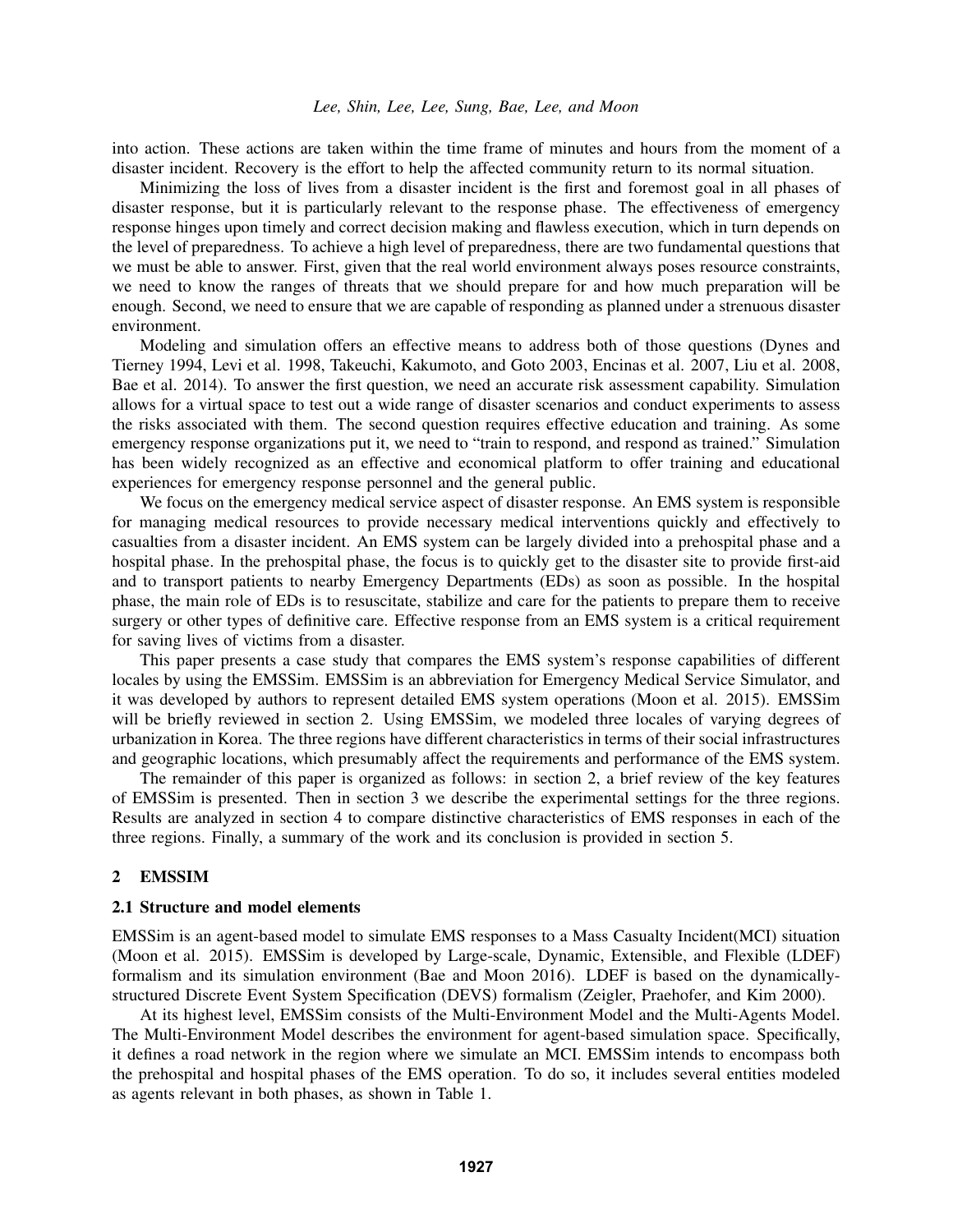|  |  |  |  | Table 1: Type of agents in EMSSim. |
|--|--|--|--|------------------------------------|
|--|--|--|--|------------------------------------|

| Agent type | Description                                                                      |
|------------|----------------------------------------------------------------------------------|
| Victim     | casualties requiring emergency medical care                                      |
| Ambulances | vehicles to transport the victims to nearby hospitals; has three EMT skill level |
| DMAT       | disaster medical assistance team; DMAT consists of EMS physicians and nurses     |
| Field EMS  | mobile ED unit with care personnel and equipment                                 |
| Hospital   | includes emergency department and operating rooms of different specialties       |
| <b>EMA</b> | emergency management agency who is in charge of managing response operation      |

These agents behave in the simulation as defined by relevant behavioral models, and interact with other agents and the environment as the behavioral models are executed. Coupling relations among the agents and environment are shown in Figure 1. Also shown in the figure is which behavioral models are used to define each agent's behavior in the model. For example, *Ambulance* agent contains <Movement Action>, <Treatment Action>, <Ambulance Agent Action>, and <Triage Action>. Each behavioral model takes a form of the DEVS atomic model formalism and expresses state transitions related to the execution of the action. For more details on the model construction, we refer the readers to Moon et al. (2015).

### 2.2 Synthetic casualties: Korean VictimBase

In addition to the operational aspects of EMS system, a key requirement for a high-fidelity MCI simulation which is as close to a real world situation as possible is the profile of casualties to be simulated in the model. The simplest way of constructing casualty populations for a simulation experiment would be by using triage categories (Jenkins et al. 2008) – e.g., expectant(black), immediate(red), delayed(yellow), and minor(green); This is a typical practice in most EMS simulation models. Yet, a higher level of detail for a victim's clinical condition is necessary to create a richer and more realistic simulation experiment. For example, a patient with a risk of hemorrhage shock vs asphyxia would present different challenges and responses from EMS responders.

EMSSim uses synthetic casualty population data that has been constructed by EMS physicians. From this synthetic casualty population, which we refer to as Korean VictimBase (Bae et al. 2016), we can draw patient samples for a simulation experiment that fit the characteristics of a specific scenario under study. Korean VictimBase has a patient profile for 2013 patients. A key component in a patient profile is the pattern of patient survivability deterioration, which is estimated by a relevant decease model. A decease model refers to a monotonically decreasing function that depicts a gradual reduction in a patient's survival probability. Korean VictimBase assigns a patient with one of the following decease models: hemorrhagic shock, asphyxia, traumatic brain injury, and their composites. The decease model essentially defines the rate of decrease in a patient's survival probability when no intervention is provided. Korean VictimBase also defines detailed clinical information that is relevant to the pre-hospital and hospital phase of EMS provision. Input fields and example entry values for a patient profile are shown below in Table 2:

| Field            | Example               | Field                    | Example              |
|------------------|-----------------------|--------------------------|----------------------|
| Age              | 23                    | Gender                   | Male                 |
| Decease model    | Hemorrhagic shock     | Time to death w/o care   | 4hr                  |
| Symptom 1        | Right chest pain      | Symptom 2                | Dyspnea              |
| Diagnosis 1      | Traumatic lung injury | Diagnosis 2              | Rib fracture         |
| True triage code | Red                   | Likelihood for mistriage | Low                  |
| Injury mechanism | Contusion             | ED procedure required    | 3 splint, 2 suture   |
| X-ray required   | 9 shots               | Surgery required         | Thoracic CVT Surgery |

Table 2: Patient profile in Korean VictimBase.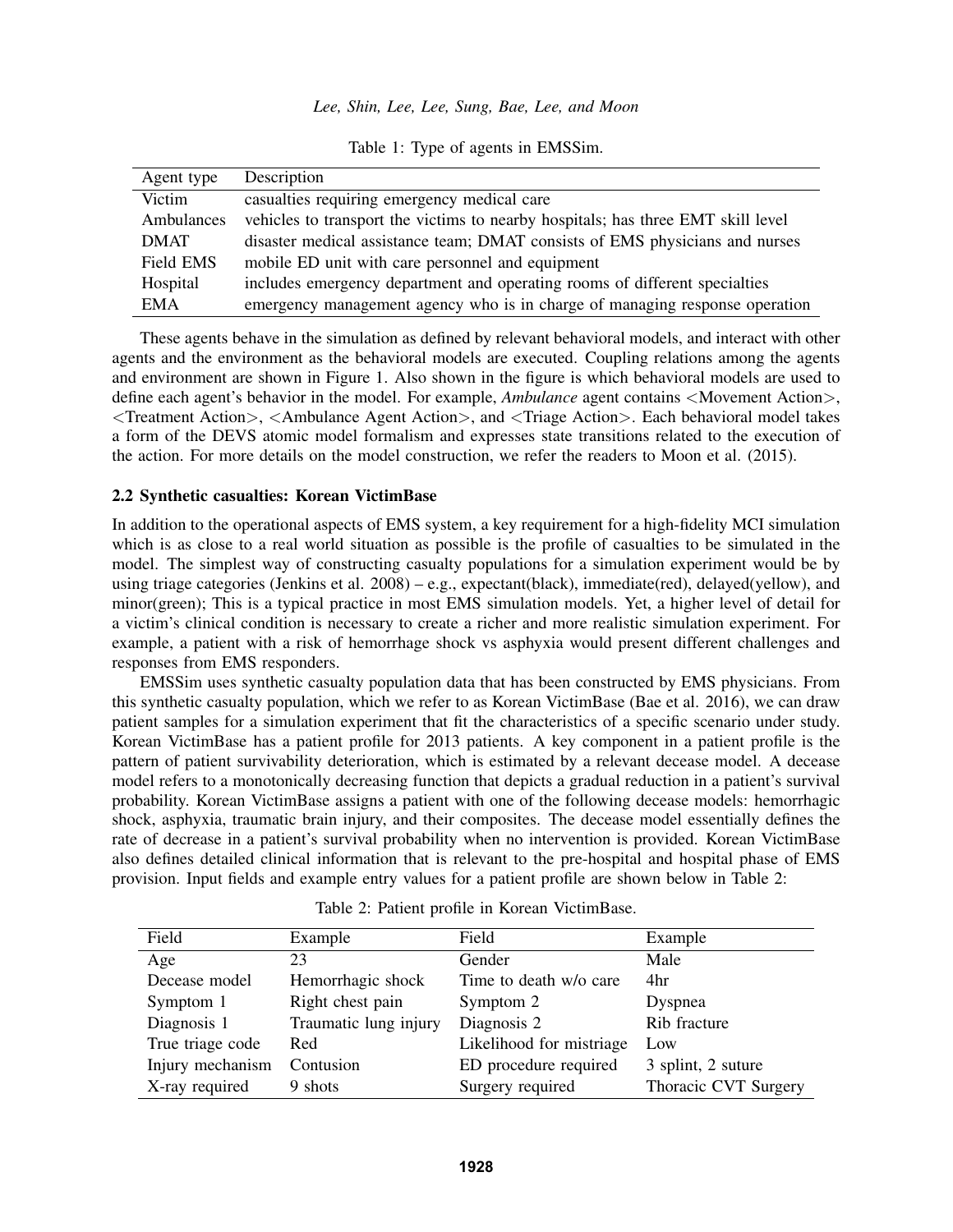

**Multi-Agents Model** 

Figure 1: Relations among agents and environment (adapted from Moon et al. 2015).

With this profile information, the simulation model can replicate the complications and complexity of real-world MCI responses. For example, depending on the first responder's skill level, patients may be mistriaged and there would be a consequence. If overtriaged, a mistriaged patient would take up resources from patients with higher severity. If undertriaged, there would be delay in providing time-sensitive care to the patient. Another example of real-world complexity is that it is typical that one hospital cannot conduct an emergency surgery of the same specialty for more than three patients simultaneously. Thus, if multiple patients who require the same type of surgery are sent to one hospital, only some of those patients would receive surgery even when there is a sufficient number of operating rooms. Still another example is that depending on the decease model, the time frame and rate of reduction in the patient's chance of survival is going to be different.

## 3 EXPERIMENT

We use the EMSSim to investigate the effectiveness of the EMS system in three regions in Korea. The three regions represent different levels of urbanization and EMS resources. In the experiments, we assess the relationships between various EMS resource factors and the EMS system's performance indicators. In particular, we examine how those relationships differ across the three locales.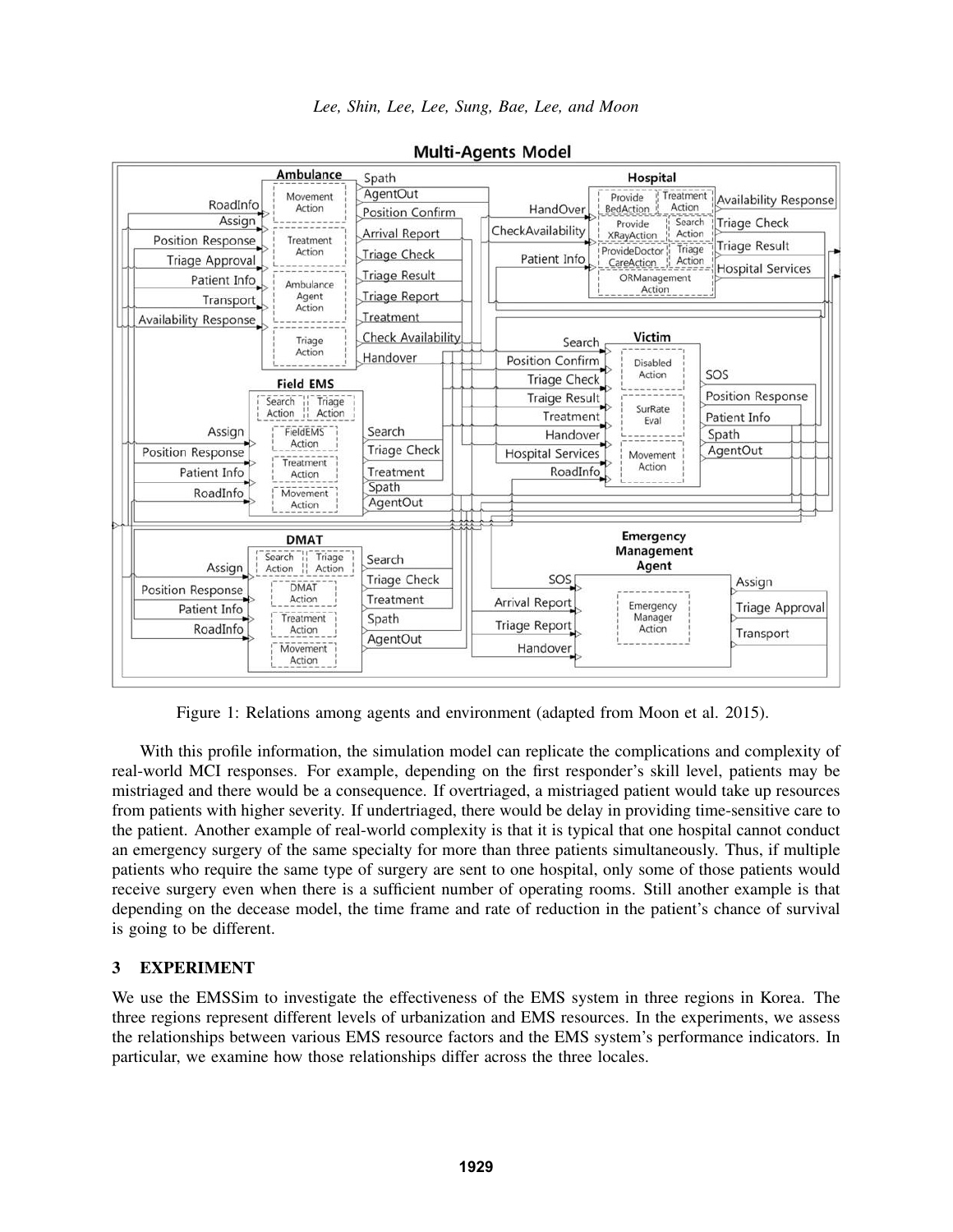#### 3.1 Disaster scenario

The three locales tested in the experiments are chosen to represent different levels of urbanization – a large convention center in the Gangnam ditrict in Seoul, a sports stadium in a suburban area in Cheonan-city, and an outskirt resort in Gyeongju-city. Urbanization seems to have an implication in the effectiveness of EMS response in the region as it is associated with many factors related to social infrastructures including EMS resources. To name a few such factors, the three regions have significantly different sizes, population densities, road networks, traffic congestion, number of higher-tier EDs, available ambulances, etc. Characteristics of the three regions are summarized in Table 3.

|                       | Gangnam-district | Cheonan-city       | Gyeongju-city        |
|-----------------------|------------------|--------------------|----------------------|
| Urbanization          | Metropolitan     | Small-sized, urban | Urban-rural mix      |
| Area $[km^2]$         | 39               | 636                | 1.324                |
| Emergency care        | 4 Level-2 EMC    | 1 Level-1 EMC      | 1 Level-2 EMC        |
| provider <sup>†</sup> | 1 Level-3 ED     | 2 Level-2 EMC      | 3 Local EMS provider |
|                       |                  | 2 Level-3 ED       |                      |
| Ambulances            | 20               | 16                 | 12                   |
| 119-operated          | $10(9$ stations) | 7 (4 stations)     | 8 (8 stations)       |
| Hospital-operated     | 10               | Q                  | 4                    |

| Table 3: EMS resources in the three locales. |
|----------------------------------------------|
|----------------------------------------------|

† Emergency care providers in Korea are structured in a four-layer hierarchy: Level-1 EMC (Emergency Medical Center), Level-2 EMC, and Level-3 ED, and local EMS providers. Local EMS providers do not operate a fully-functional ED, and have minimum care capability to cover under-represented areas.

As shown in Table 3, the Gangnam-district has the highest accessibility to an EMS system, with 4 Level-2 EMCs and 20 ambulances serving the area. (Note that there exists significant disparities in health care services between Seoul - the capitol city of Korea - and other cities in Korea. The four EMC's in Gangnam-district are designated as Level-2, but it is due to the administrative constraint and does not represent their care capability which is very highly regarded.) Gyeongju city, on the other hand, is supported by only 1 EMC and no other fully-functional EDs. It also has a fewer number of ambulances while the geographic area to cover is largest among the three tested locales.

For the Gangnam-district, we choose a large convention center in the downtown area as an MCI site and assume there are 80 casualties – 10 black, 20 red, 30 yellow, and 20 green. For Cheonan city, a sports stadium located in the suburban area is used as an MCI site, and we also assume 80 casualties with 10 black, 20 red, 30 yellow, and 20 green. In the case of Gyeongju city, due to the limited number of EMS providers, we assume a half-scale MCI with 40 casualties and the same severity distribution – 5 black, 10 red, 15 yellow, 10 green. We use a youth hostel complex in an outskirt of the city as an MCI site.

In all three scenarios, we assume an MCI occurs at 5pm on a Friday. In many cities in Korea, Friday evening typically entails a very heavy traffic congestion, which makes it a very challenging environment for an EMS system.

#### 3.2 Experimental setting

As a main performance measure, we define a preventable death ratio, *R* as follows:

$$
R(\%) = (1 - \frac{\sum_{i=0}^{N} P_f^i}{\sum_{i=0}^{N} P_o^i}) \times 100
$$
\n(1)

where  $P_o^i$  is the initial survival probability of patient *i*, while  $P_f^i$  is the survival probability of patient *i* at the moment of care provision. The fraction in the parenthesis is the ratio of the expected number of surviving patients as a result of EMS provision to the expected number of survivors if EMS is immediately provided.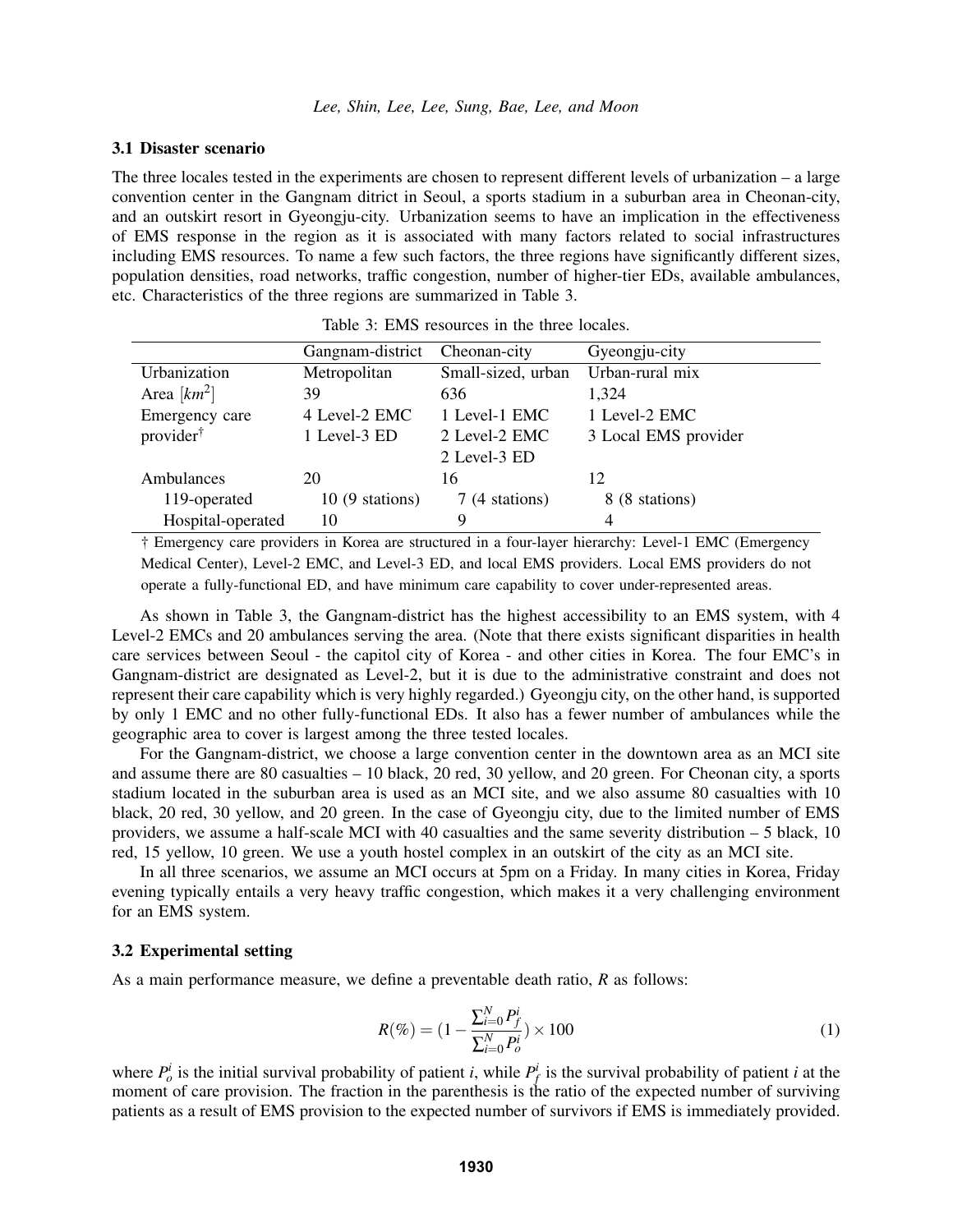Subtracting this ratio from 1 then gives the ratio that represents the expected number of deaths that could have been saved if EMS were provided immediately.

For control variables in the experiments, we use three variables related to the pre-hospital phase and four variables for the hospital phase. The three pre-hospital phase variables are 1) number of ambulances dispatched, 2) ratio of level-1 and level-2 Emergency Medical Technicians(EMTs), and 3) number of DMATs dispatched. The number of ambulances is varied at three levels: current level, 150% and 50% of the current level. For the ratio of level-1 and level-2 EMTs, we use 4:6, 6:4 and 8:2 in the experiments. EMTs carry out three functions in the simulation (triage, first-aid, hospital selection), and we assume level-1 EMTs have a higher probability of success for all three functions when compared to level-2 EMTs. A DMAT is a medical assistance team dispatched to a disaster site, and it consists of doctors and nurses. They perform triage at a massive scale and provide treatments to stabilize a patient's condition. We use two levels in the experiments for DMATs: number of DMATs = 1 or 2.

The hospital phase variables are 1) ED capacity, 2) number of X-ray rooms, 3) number of EMS physicians, 4) number of operating rooms (ORs). A reference value for ED capacity is estimated by EMS experts based on disaster management protocols (surge capacity), and it is estimated to be 250% of the nominal number of beds in an ED. Accordingly, we use 200% and 300% as the low and high-levels for the experiments. We set three levels for the number of X-ray rooms and EMS physicians: 50%, 100%, 150% of the current number in an ED. The number of ORs are set at three levels as well: 2, 3, and 4.

With the seven variables, full factorial experiments require 1458 settings, each of which involves simulation replication. Instead, we adopt a fractional factorial design by using the L18 orthogonal array (Taguchi 1986) as shown in Table 4. For the 18 settings, we run simulation experiments with 15 replications under each setting.

| Pre-hospital phase factors |                 |                         |                |          | Hospital phase factors      |                                                 |            |  |  |
|----------------------------|-----------------|-------------------------|----------------|----------|-----------------------------|-------------------------------------------------|------------|--|--|
| Experiment                 | <b>EMT</b>      | No. of                  | No. of         | ED       | No. of                      | No. of                                          | No. of     |  |  |
| Set                        | level-1:level-2 | Ambulances <sup>†</sup> | <b>DMATs</b>   | capacity | $X$ -ray rooms <sup>†</sup> | EMS physicians <sup><math>\uparrow</math></sup> | <b>ORs</b> |  |  |
|                            | 4:6             | 50 %                    |                | 200 %    | 50 %                        | 50 %                                            | 2          |  |  |
| 2                          | 4:6             | 100 $%$                 |                | 250 %    | 100 $%$                     | $100 \%$                                        | 3          |  |  |
| 3                          | 4:6             | 150 %                   |                | 300 $%$  | 150 %                       | 150 $%$                                         |            |  |  |
|                            | 6:4             | 50 %                    |                | $200~\%$ | 100 $%$                     | 100 %                                           | 4          |  |  |
| 5                          | 6:4             | 100 $%$                 |                | 250 %    | 150 %                       | 150 $%$                                         | 2          |  |  |
| 6                          | 6:4             | 150 %                   |                | 300 $%$  | 50 %                        | 50 %                                            | 3          |  |  |
|                            | 8:2             | 50 %                    |                | 250 %    | 50 %                        | 150 %                                           |            |  |  |
| 8                          | 8:2             | 100 $%$                 |                | 300 %    | $100 \, %$                  | 50 %                                            |            |  |  |
| 9                          | 8:2             | 150 %                   |                | $200\%$  | 150 $%$                     | $100 \%$                                        | 2          |  |  |
| 10                         | 4:6             | 50 %                    | $\overline{c}$ | 300 $%$  | 150 $%$                     | $100 \%$                                        | 3          |  |  |
| 11                         | 4:6             | 100 $%$                 | 2              | $200~\%$ | 50 %                        | 150 %                                           |            |  |  |
| 12                         | 4:6             | 150 %                   | 2              | 250 %    | 100 $%$                     | 50 %                                            |            |  |  |
| 13                         | 6:4             | 50 %                    |                | $250 \%$ | 150 %                       | 50 %                                            |            |  |  |
| 14                         | 6:4             | 100 $%$                 | $\overline{c}$ | 300 $%$  | 50 %                        | 100 %                                           | 2          |  |  |
| 15                         | 6:4             | $150~\%$                | $\overline{c}$ | $200\%$  | 100 $%$                     | 150 $%$                                         | 3          |  |  |
| 16                         | 8:2             | 50 %                    | 2              | 300 $%$  | 100 $%$                     | 150 $%$                                         |            |  |  |
| 17                         | 8:2             | 100 $%$                 | 2              | 200 %    | 150 %                       | 50 %                                            | 3          |  |  |
| 18                         | 8:2             | 150 %                   | 2              | 250 %    | 50 %                        | $100 \%$                                        | 4          |  |  |

Table 4: L18 orthogonal array used in the experiments.

† Level for these factors is defined as % of the current number of each resource in the respective EMS system.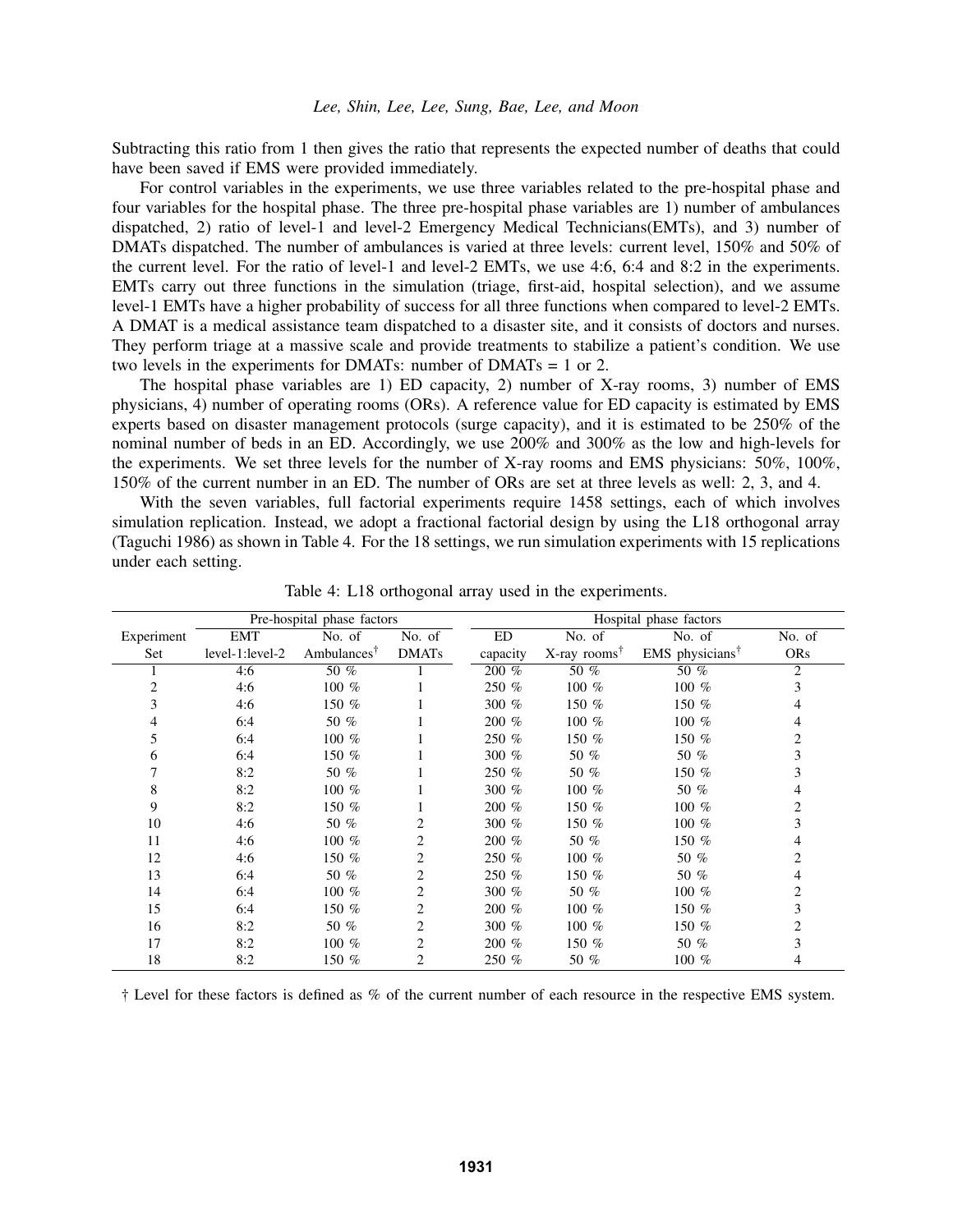### 4 RESULTS

We first test the effects of each of the seven control variables on the preventable death ratio *R*. For this, we conduct a t-test across the factor levels of each variable. Table 5 and 6 shows the t-test results for the three locales.

| No. of ambulances |      |          | EMT level-1:level-2 |     |                              |          | No. of DMATs |                          |                |                          |
|-------------------|------|----------|---------------------|-----|------------------------------|----------|--------------|--------------------------|----------------|--------------------------|
| Gangnam           |      | $100\%$  | 150%                |     | 6:4                          | 8:2      |              |                          | $\mathfrak{D}$ | ٠                        |
| (Metropolitan)    | 50%  | 1.452    | $-0.427$            | 4:6 | $-0.398$                     | $-1.933$ |              |                          | $-0.483$       | $\overline{\phantom{0}}$ |
|                   | 100% |          | $-1.882$            | 6:4 | $\qquad \qquad \blacksquare$ | $-1.713$ |              | $\overline{\phantom{0}}$ |                | ۰                        |
| Cheonan           |      | $100\%$  | 150%                |     | 6:4                          | 8:2      |              |                          | $\mathcal{D}$  | ٠                        |
| (Urban)           | 50%  | $-0.381$ | $-1.179$            | 4:6 | $-1.235$                     | $-2.491$ |              |                          | $-0.128$       | $\overline{\phantom{0}}$ |
|                   | 100% |          | $-1.323$            | 6:4 | $\overline{\phantom{a}}$     | $-1.187$ |              | $\overline{\phantom{0}}$ |                | ٠                        |
| Gyeongju          |      | $100\%$  | 150%                |     | 6:4                          | 8:2      |              |                          | $\overline{2}$ |                          |
| (Urban-rural)     | 50%  | $-6.106$ | $-6.874$            | 4:6 | $-0.276$                     | $-2.006$ |              |                          | 0.005          |                          |
|                   | 100% |          | $-0.733$            | 6:4 |                              | $-1.946$ |              | $\overline{\phantom{0}}$ |                |                          |

Table 5: t-test results for preventable death ratio *R* across pre-hospital factor levels. (shown in bold are results with a p-value less than the experiment-wise significance level 0.05).

We see from Table 5 that for the Gangnam district, enhancing the pre-hospital phase factors does not significantly reduce the preventable death ratio. This suggests that in the Gangnam district, pre-hospital EMS resources are already sufficient. On the other hand, the results for Cheonan city and Gyeongju city show that some of the pre-hospital phase factors do have influences in the preventable death ratio. For Cheonan city, it is the EMT skill levels and, for Gyeongju, it is the number of ambulances as well as EMT skill levels that make a difference in the preventable death ratio. Especially for Gyeongju city, the result indicates that the amount (number of ambulances) and quality (EMT level) of the pre-hospital phase's resources are inappropriate; thus, securing more of those resources seems to be a high-priority task to improve its performance. The hospital-phase factors show more or less similar effects on the preventable death ratio in all three areas. Specifically, an increase in the number of ORs plays a significant role to reduce *R* in Gangnam, Cheonan, and Gyeongju. The number of EMS physicians can also improve the preventable death ratio in Gangnam and Gyeongju. Overall, the experimental results clearly show that an area-specific improvement strategy is required to augment the performance of an EMS system.

While preventable death ratio is clearly an ultimate outcome performance indicator, it is beneficial to understand in more detail how each of the control variables contributes to the preventable death ratio. To that end, we measure the intermediate performance indicators from the simulation results that are correlated with the preventable death ratio. Specifically, we conduct Pearson correlation tests between preventable death ratios and various intermediate performance indicators measured from simulation experiments. From the test, five statistics that have the highest correlation coefficient have been identified. Table 7 shows the top five intermediate performance indicators identified for the three region. In all three cases, the number of patients who died in ED before surgery is most highly correlated with the preventable death ratio. In Cheonan's case, it is noteworthy that the number of transfer patients is identified as a intermediate indicator. Recall from Table 3 that Cheonan city has 1 Level-1 EMC and 2 Level-2 EMCs, all of which are high-capability EDs, but it also has two Level-3 EDs. Those Level-3 EDs are not capable of providing specialty surgeries, and thus if such patients are sent to the Level-3 EDs, then they need to be transferred to one of the higher-tier EDs. Such transfers seem to be responsible to some degree for an inflated preventable death ratio. In Gyeongju, four of the five indicators are from the pre-hospital phase. This suggests that the pre-hospital phase of EMS system operation is a potential concern for the city of Gyeongju, as pointed out in Table 3. Note that except for "ED arrival time for Red patients", a smaller value in each indicator corresponds to a smaller preventable death ratio.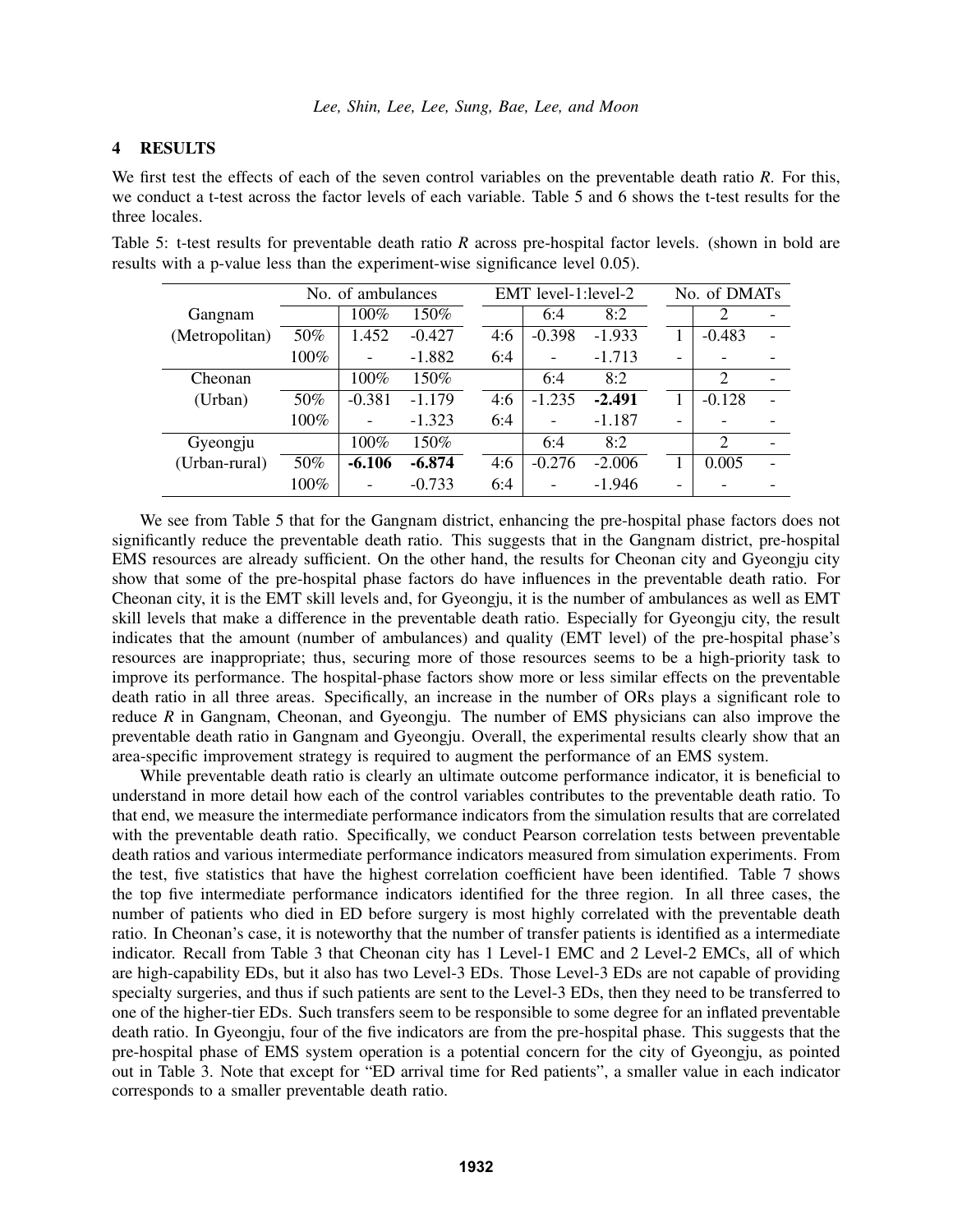|                |                | ED capacity    |                |      | No. of X-ray             |          |      | No. of EMS physicians |          |
|----------------|----------------|----------------|----------------|------|--------------------------|----------|------|-----------------------|----------|
|                |                | 250%           | 300%           |      | 100%                     | 150%     |      | 100%                  | 150%     |
|                | 200%           | $-0.271$       | $-0.329$       | 50%  | $-1.756$                 | $-1.782$ | 50%  | $-2.548$              | $-3.687$ |
| Gangnam        | 250%           |                | $-0.053$       | 100% |                          | 0.034    | 100% |                       | $-1.063$ |
| (Metropolitan) |                | No. of ORs     |                |      |                          |          |      |                       |          |
|                |                | 3              | $\overline{4}$ |      |                          |          |      |                       |          |
|                | $\overline{2}$ | $-8.796$       | $-13.499$      |      |                          |          |      |                       |          |
|                | 3              |                | $-4.780$       |      |                          |          |      |                       |          |
|                |                | ED capacity    |                |      | No. of X-ray             |          |      | No. of EMS physicians |          |
|                |                | 250%           | 300%           |      | 100%                     | 150%     |      | 100%                  | 150%     |
|                | 200%           | 0.502          | 0.583          | 50%  | $-1.407$                 | $-0.874$ | 50%  | $-0.812$              | $-0.963$ |
| Cheonan        | 250%           |                | 0.056          | 100% | $\overline{\phantom{0}}$ | 0.631    | 100% |                       | $-0.127$ |
| (Urban)        |                | No. of ORs     |                |      |                          |          |      |                       |          |
|                |                | $\overline{3}$ | $\overline{4}$ |      |                          |          |      |                       |          |
|                | $\overline{2}$ | $-10.578$      | $-15.096$      |      |                          |          |      |                       |          |
|                | 3              |                | $-4.297$       |      |                          |          |      |                       |          |
|                |                | ED capacity    |                |      | No. of X-ray             |          |      | No. of EMS physicians |          |
|                |                | 250%           | 300%           |      | 100%                     | 150%     |      | 100%                  | 150%     |
|                | 200%           | 1.753          | 0.982          | 50%  | $-0.064$                 | $-0.027$ | 50%  | $-2.305$              | $-2.993$ |
| Gyeongju       | 250%           |                | $-0.737$       | 100% |                          | 0.038    | 100% |                       | $-0.862$ |
| (Urban-rural)  |                | No. of ORs     |                |      |                          |          |      |                       |          |
|                |                | 3              | $\overline{4}$ |      |                          |          |      |                       |          |
|                | $\overline{2}$ | $-9.276$       | $-15.432$      |      |                          |          |      |                       |          |
|                | 3              |                | $-6.513$       |      |                          |          |      |                       |          |

Table 6: t-test results for preventable death ratio *R* across hospital factor levels. (shown in bold are results with a p-value less than the experiment-wise significance level 0.05).

Now that the top five intermediate performance indicators have been identified, we conduct a linear regression analysis to understand how each of the control factors affects these intermediate performance indicators. Table 8, 9, and 10 show the results from the linear regression model for the three regions respectively. Interpreting other factors' effects on the intermediate performance indicators requires an investigation into the operational details and the geospatial specifics in the region. For example, it is not straightfoward to see how increasing the number of ambulances in Gangnam area would result in an *increase* in the surgery sojourn time. This is due to the fact that transporting patients to an ED faster only increases the waiting time for surgery, given that ORs are the bottleneck resources in the entire process. Another example is that increasing ED capacity *increases* TSTR (Treatment sojourn time for Red patients) in Gangnam's case. This can be explained as follows: When ED capacity increases, an ED admits a higher number of patients. If the ED does not increase the ED staff, then there will be a shortage of personnel, leading to delays in providing treatment procedures. Also in Gangnam, it shows that increasing EMT Level-1 increases the time of arrival at an ED for Red patients. This is due to the location of EDs in the region. In the Gangnam scenario, the ED that is closest to the MCI site is not a higher-tier ED, and therefore has a limited surgery capability. Thus, it is the right decision to send a Red patient to a higher-tier ED, which is located farther away from the site. Level-1 EMTs are more skilled and more likely to make correct decisions for triage and hospital selection. Therefore as more EMTs are of level-1, more Red patients will be sent to a higher-tier ED the first time, thus the apparent statistics for ED arrival time for Red patients will increase.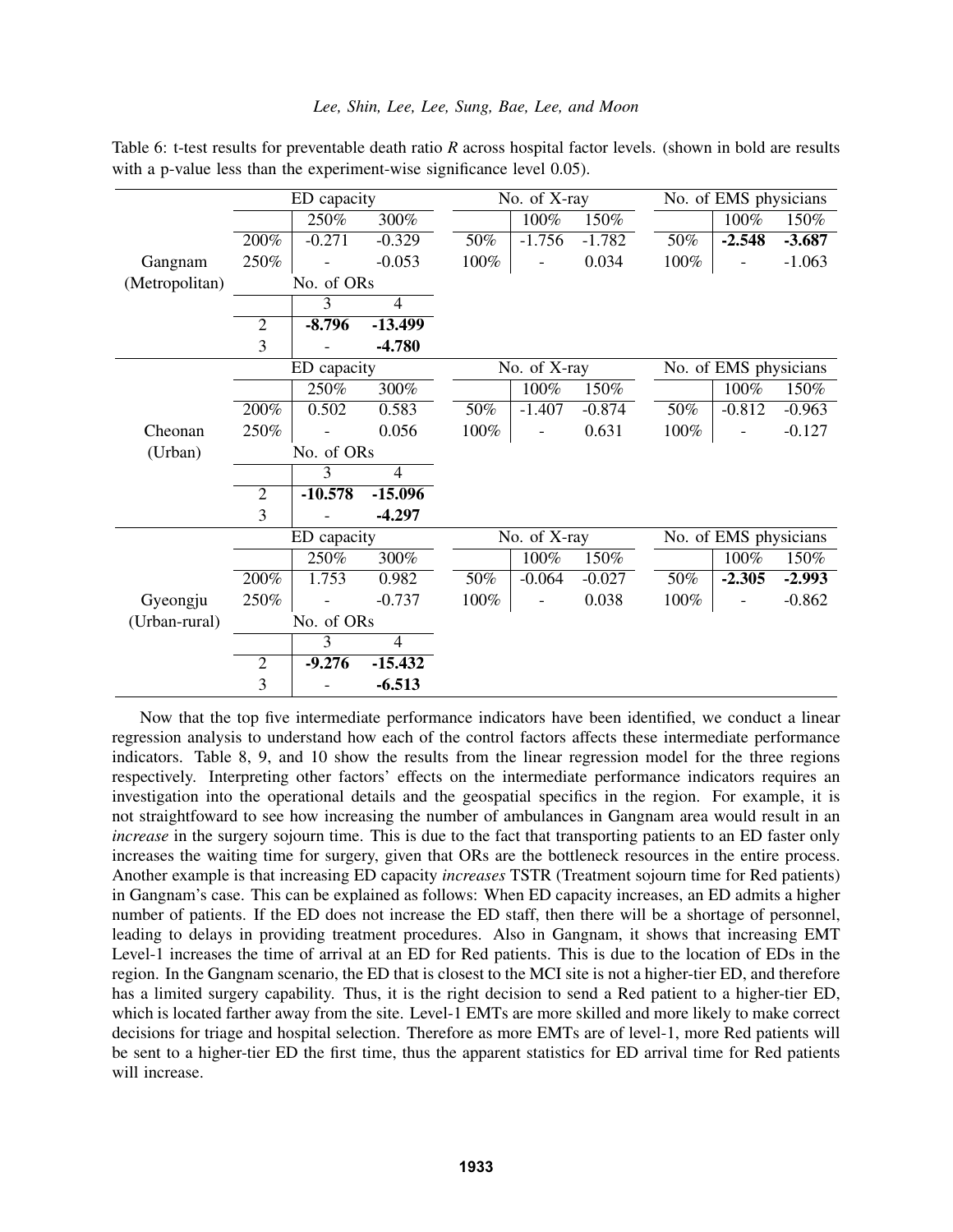|          | Phase        | Indicator description (accronym)                        | Coefficient |
|----------|--------------|---------------------------------------------------------|-------------|
| Gangnam  | hospital     | No. of patients who died in ED before surgery (NDEDBS)  | 0.807       |
| (Metro-  | hospital     | Surgery sojourn time (SST)                              | 0.451       |
| politan) | hospital     | Treatment(splint, suture) sojourn time at ED (TST)      | 0.307       |
|          | hospital     | Treatment sojourn time for Red patients (TSTR)          | 0.294       |
|          | pre-hospital | ED arrival time for Red patients (EDARR)                | $-0.268$    |
| Cheonan  | hospital     | <b>NDEDBS</b>                                           | 0.766       |
| (Urban)  | hospital     | <b>SST</b>                                              | 0.330       |
|          | hospital     | No. of transfer (XFR)                                   | 0.255       |
|          | pre-hospital | No. of Red patients admitted at highest-tier ED (NRADM) | 0.196       |
|          | hospital     | <b>TSTR</b>                                             | 0.179       |
| Gyeongju | hospital     | <b>NDEDBS</b>                                           | 0.668       |
| (Urban-  | pre-hospital | Triage waiting time for Red patients (TWTR)             | 0.269       |
| rural)   | pre-hospital | No. of patients who died before transport to ED (NDBTR) | 0.254       |
|          | pre-hospital | Triage waiting time for all patients (TWT)              | 0.252       |
|          | pre-hospital | Time to transport all Red patients (TTR)                | 0.242       |

Table 7: Intermediate performance indicators for the three locales.

Table 8: Standardized coefficients from linear regression models for the intermediate performance indicators: Gangnam district (bold for p-value  $< 0.05$ ).

| Factor             | <b>NDEDBS</b> | <b>SST</b> | TST      | TSTR     | <b>EDARR</b> |
|--------------------|---------------|------------|----------|----------|--------------|
| Pre-hospital phase |               |            |          |          |              |
| No. ambulances     | 0.086         | 0.132      | 0.196    | $-0.091$ | $-0.063$     |
| $EMT$ Lv-1:Lv-2    | $-0.113$      | 0.036      | $-0.057$ | $-0.115$ | 0.283        |
| No. DMATs          | $-0.003$      | $-0.041$   | 0.028    | 0.016    | $-0.006$     |
| Hospital phase     |               |            |          |          |              |
| ED capacity        | $-0.043$      | $-0.162$   | $-0.272$ | 0.187    | $-0.001$     |
| No. X-ray          | $-0.061$      | 0.088      | 0.006    | 0.018    | $-0.003$     |
| No. EMS physicians | $-0.188$      | 0.158      | $-0.649$ | $-0.668$ | $-0.017$     |
| No. ORs            | $-0.612$      | $-0.729$   | $-0.111$ | $-0.005$ | 0.062        |
| Adjusted $R^2$     | 0.421         | 0.601      | 0.538    | 0.490    | 0.064        |

Increasing the number of ORs always reduces the intermediate performance indicators, which means it will reduce the preventable death ratio. For example, the NDEDBS (Number of patients who died in ED before surgery), which is very strongly correlated with preventable death ratio, can be significantly reduced by increasing number of ORs in all three regions. It is intuitive that increasing availability of ORs will reduce the waiting time for surgeries, thereby reducing the number of patients who die before receiving surgery. Other than the addition of ORs, improvement strategies differ by each region. For the Gangnam district, increasing the number of EMS physicians will be an effective strategy as it significantly reduces the indicators. For Cheonan city, improving EMT Level is a key factor in reducing the number of transfer patients. Sizing up EDs (capacity, X-ray, EMS physicians) should be considered with great caution as it may increase the chance of admitting patients to EDs that should not admit the patients, which could potentially increase the number of transfers. In Gyeongju city, increasing the number of ambulances has a strong positive impact in all pre-hospital phase indicators. It clearly shows that securing more ambulances to increase coverage is an improvement strategy of the highest priority.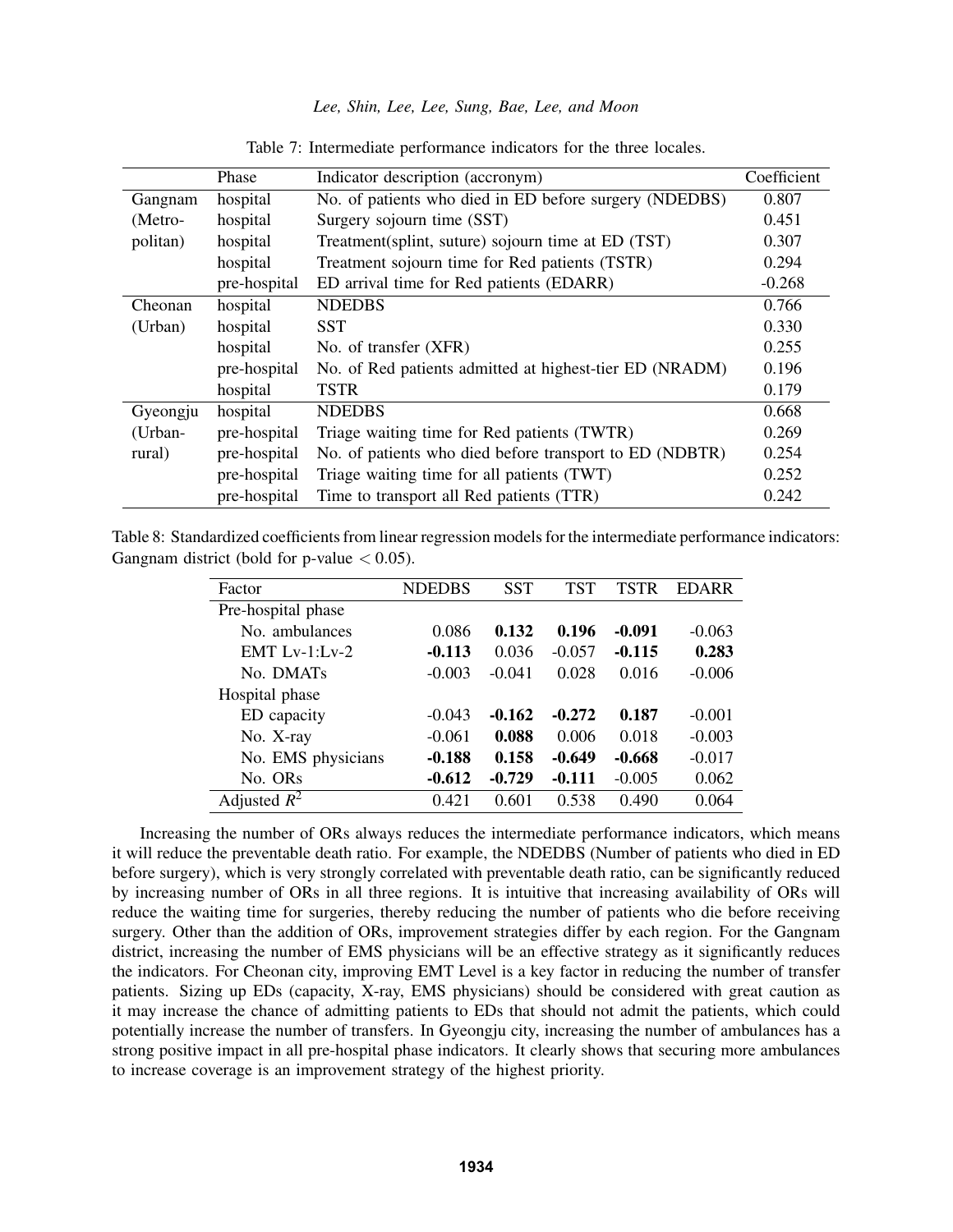| Factor             | <b>NDEDBS</b> | <b>SST</b> | <b>XFR</b> | <b>NRADM</b> | TSTR     |
|--------------------|---------------|------------|------------|--------------|----------|
| Pre-hospital phase |               |            |            |              |          |
| No. ambulances     | 0.108         | 0.223      | 0.022      | 0.138        | $-0.142$ |
| $EMT$ Lv-1:Lv-2    | $-0.029$      | 0.013      | $-0.224$   | 0.063        | 0.002    |
| No. DMATs          | 0.059         | $-0.167$   | 0.021      | $-0.136$     | 0.178    |
| Hospital phase     |               |            |            |              |          |
| ED capacity        | 0.100         | $-0.238$   | 0.280      | $-0.099$     | 0.474    |
| No. X-ray          | $-0.018$      | 0.130      | 0.137      | 0.065        | 0.005    |
| No. EMS physicians | 0.033         | 0.257      | 0.204      | 0.111        | $-0.445$ |
| No. ORs            | $-0.642$      | $-0.653$   | $-0.323$   | $-0.277$     | $-0.028$ |
| Adjusted $R^2$     | 0.424         | 0.634      | 0.275      | 0.121        | 0.461    |

Table 9: Standardized coefficients from linear regression models for the intermediate performance indicators: Cheonan city (bold for p-value  $< 0.05$ ).

Table 10: Standardized coefficients from linear regression models for the intermediate performance indicators: Gyeongju city (bold for p-value  $< 0.05$ ).

| Factor             | <b>NDEDBS</b> | <b>TWTR</b> | <b>NDBTR</b> | <b>TWT</b> | TTR      |
|--------------------|---------------|-------------|--------------|------------|----------|
| Pre-hospital phase |               |             |              |            |          |
| No. ambulances     | 0.005         | $-0.829$    | -0.368       | $-0.828$   | $-0.894$ |
| $EMT$ Lv-1:Lv-2    | $-0.015$      | 0.074       | $-0.121$     | 0.070      | $-0.043$ |
| No. DMATs          | 0.023         | $-0.042$    | $-0.026$     | $-0.017$   | $-0.016$ |
| Hospital phase     |               |             |              |            |          |
| ED capacity        | 0.021         | $-0.001$    | $-0.054$     | 0.024      | $-0.037$ |
| No. X-ray          | $-0.025$      | $-0.003$    | $-0.013$     | 0.005      | $-0.018$ |
| No. EMS physicians | $-0.011$      | $-0.005$    | $-0.103$     | 0.030      | $-0.020$ |
| No. ORs            | $-0.563$      | 0.025       | $-0.018$     | 0.023      | $-0.014$ |
| Adjusted $R^2$     | 0.312         | 0.692       | 0.156        | 0.689      | 0.802    |

#### 5 CONCLUSION

EMSSim is an agent-based simulation model developed to simulate EMS responses, particularly for MCI situations. It is developed by LDEF formalism, which is based on the dynamic structured DEVS, and it offers flexibility and expandability in constructing an EMS system with operational details. EMSSim uses Korean VictimBase, a synthetic casualty population database, so that the simulation model can express complications and complexities from real-world MCI responses.

Using EMSSim, we examine the effectiveness of an EMS system's response in three locales in Korea. The three regions represent different levels of urbanization – metropolitan, urban, and urban-rural mix, all of which have tangibly different effects on the effectiveness of EMS responses and its improvement strategies. Our simulation experiments show that in the metropolitan region, where EDs are closeby and where the of ambulances are sufficient, enhancing hospital resources is going to be an effective improvement strategy. Specifically, securing more ORs and increasing the number of EMS physicians should be considered. In the urban region tested in this study, reducing transfer patients by transporting patients to an ED with the right care capability is an important factor. One way to achieve that is to improve the skill levels of EMTs dispatched to the site. In the urban-rural region, ambulances have to cover a large distance, and thus increasing the number of available ambulances will be an effective strategy to improve the overall performance.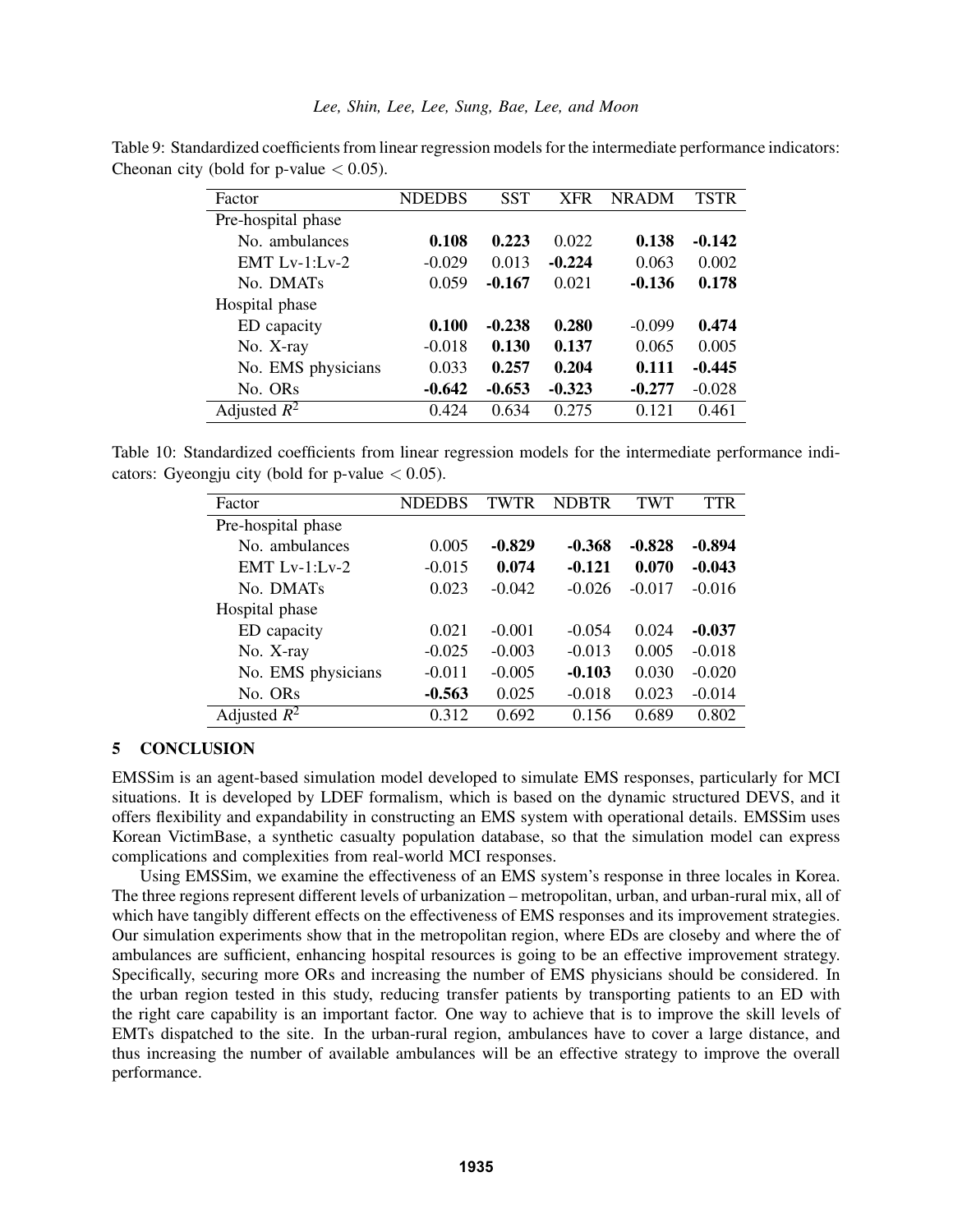Improving the performance of an EMS system is a critical requirement to minimize casualties from a disaster incident. Strategies for improvement for a specific region requires a detailed understanding of the current status and a careful assessment of candidate strategies' effectiveness in that region. Simulation is a logical choice for the task. A simulation model for such purpose should capture rich details in both operational and clinical aspects along with realistic geospatial information. We demonstrate in this paper that EMSSim is an effective tool to achieve the goal.

### ACKNOWLEDGMENTS

This research was supported by a grant 'research and development of modeling and simulating the rescues, the transfer, and the treatment of disaster victims' [nema-md-2013-36] from the man-made disaster prevention research center, national emergency management agency of korea.

#### **REFERENCES**

- Bae, J. W., S. Lee, J. H. Hong, and I.-C. Moon. 2014. "Simulation-Based Analyses of an Evacuation from a Metropolis During a Bombardment". *Simulation* 90 (11): 1244–1267.
- Bae, J. W., and I.-C. Moon. 2016. "LDEF Formalism for Agent-Based Model Development". *IEEE Transactions on System, Man, and Cybernetics: Systems* 46 (6): 793–808.
- Bae, J. W., K. Shin, H.-R. Lee, H. J. Lee, T. Lee, J.-H. Kim, W.-C. Cha, G. W. Kim, and I.-C. Moon. 2016. "Evaluation of Disaster Response System using Agent-Based Model with Geospatial and Medical Details". *IEEE Transactions on System, Man, and Cybernetics: Systems*. To appear.
- Cova, T. J. 1999. "GIS in Emergency Management". *Geographical Information Systems* 2:845–858.
- Dynes, R. R., and K. J. Tierney. 1994. *Disasters, Collective Behavior, and Social Organization*. University of Delaware Press Newark, DE.
- Encinas, L. H., S. H. White, A. M. del Rey, and G. R. Sanchez. 2007. "Modelling Forest Fire Spread Using Hexagonal Cellular Automata". *Applied Mathematical Modelling* 31 (6): 1213–1227.
- Jenkins, J. L., M. L. McCarthy, L. M. Sauer, G. B. Green, S. Stuart, T. L. Thomas, E. B. Hsu et al. 2008. "Mass-Casualty Triage: Time for an Evidence-Based Approach". *Prehospital and Disaster Medicine* 23  $(1): 3-8.$
- Levi, L., D. Bregman, H. Geva, and M. Revach. 1998. "Hospital Disaster Management Simulation System". *Prehospital and Disaster Medicine* 13 (1): 22–27.
- Liu, Y., G.-L. Chang, Y. Liu, and X. Lai. 2008. "Corridor-Based Emergency Evacuation System for Washington, DC: System Development and Case Study". *Transportation Research Record: Journal of the Transportation Research Board* 2041:58–67.
- Moon, I.-C., J. W. Bae, J. Lee, D. Kim, H. Lee, T. Lee, W.-C. Cha, J.-H. Kim, and G. W. Kim. 2015. "EMSSIM: Emergency Medical Service Simulator with Geographic and Medical Details". In *Proceedings of the 2015 Winter Simulation Conference*, edited by L. Yilmaz, W. K. V. Chan, I. Moon, T. M. K. Roeder, C. Macal, and M. D. Rossetti, 1272–1284. Piscataway, New Jersey: Institute of Electrical and Electronics Engineers, Inc.
- Petak, W. J. 1985. "Emergency Management: A Challenge for Public Administration". *Public Administration Review* 45:3–7.
- Taguchi, G. 1986. *Introduction to Quality Engineering: Designing Quality into Products and Processes*. Asian Productivity Organization.
- Takeuchi, I., S. Kakumoto, and Y. Goto. 2003. "Towards an Integrated Earthquake Disaster Simulation System". In *First International Workshop on Synthetic Simulation and Robotics to Mitigate Earthquake Disaster*. Citeseer.
- Zeigler, B. P., H. Praehofer, and T. G. Kim. 2000. *Theory of Modeling and Simulation*. Academic press.